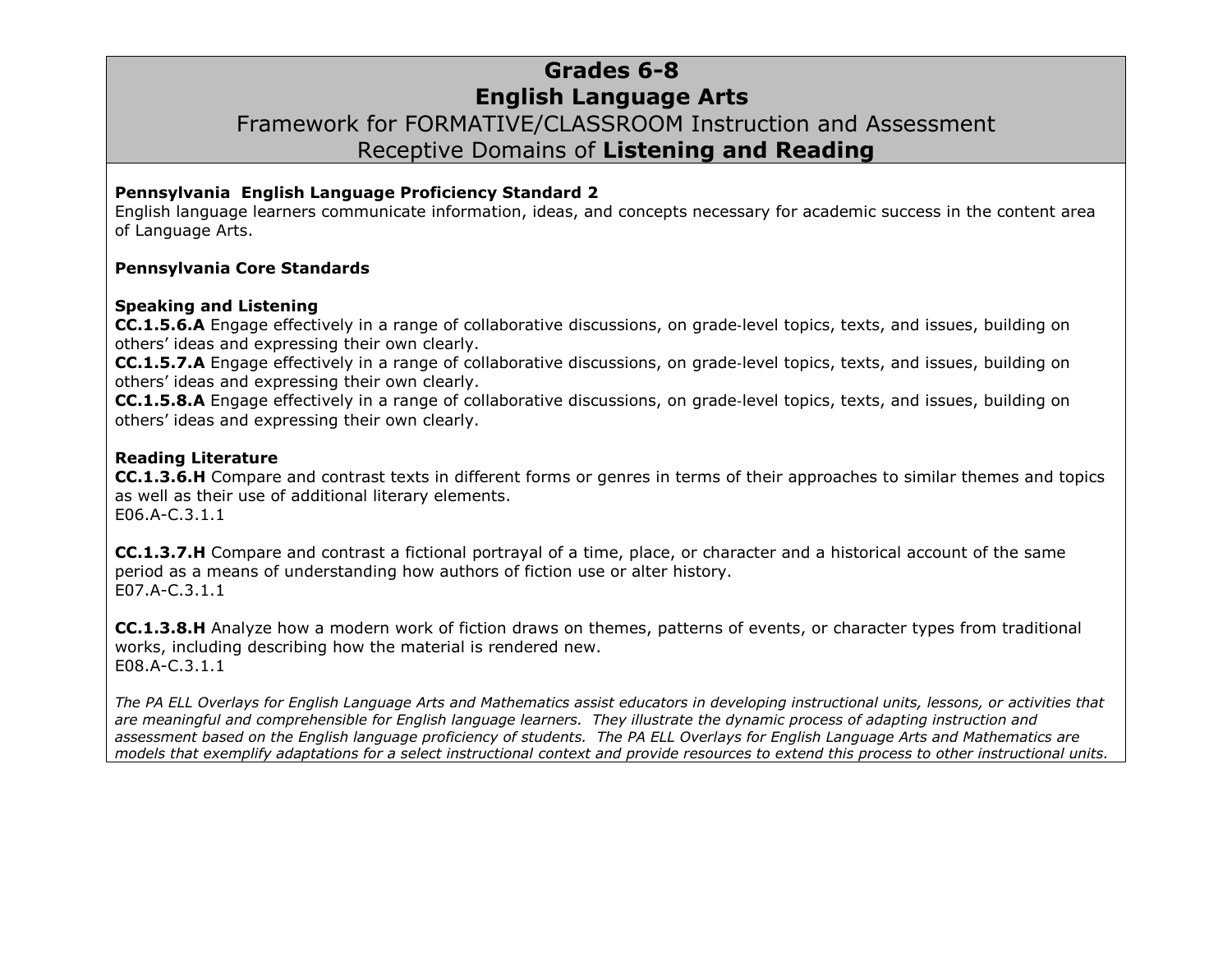# **Listening Model Performance Indicator (MPI)**

**Classroom Context:** Analyze universal themes of literature.

**Cognitive Function:** Students at all levels of English proficiency will ANALYZE universal themes of literature.

| <b>Concepts</b>             | <b>Competencies</b>                                                                                                                                                                                                                        | <b>Vocabulary</b><br>and Topic<br><b>Related</b><br>Language                                                                                                                                                                                                                                                                                                                                                                         | <b>Proficiency</b><br>Level 1<br><b>Entering</b>                                                                                                                                                                                                            | <b>Proficiency</b><br><b>Level 2</b><br><b>Emerging</b>                                                                                                                                                       | <b>Proficiency</b><br>Level 3<br><b>Developing</b>                                                                                | <b>Proficiency</b><br>Level 4<br><b>Expanding</b>                                                                                                        | <b>Proficiency</b><br>Level 5<br><b>Bridging</b>                                                                                               |
|-----------------------------|--------------------------------------------------------------------------------------------------------------------------------------------------------------------------------------------------------------------------------------------|--------------------------------------------------------------------------------------------------------------------------------------------------------------------------------------------------------------------------------------------------------------------------------------------------------------------------------------------------------------------------------------------------------------------------------------|-------------------------------------------------------------------------------------------------------------------------------------------------------------------------------------------------------------------------------------------------------------|---------------------------------------------------------------------------------------------------------------------------------------------------------------------------------------------------------------|-----------------------------------------------------------------------------------------------------------------------------------|----------------------------------------------------------------------------------------------------------------------------------------------------------|------------------------------------------------------------------------------------------------------------------------------------------------|
| Collaborative<br>discussion | Initiate and<br>participate<br>effectively in a<br>range of<br>collaborative<br>discussions on<br>grade level<br>topics, texts, and<br>issues, building<br>on others' ideas<br>and expressing<br>their own clearly<br>and<br>persuasively. | analyze<br>categorize<br>select<br>classify<br>recognize<br>predict<br>evaluate<br>identify<br>compare and<br>contrast<br>reasoning<br>relevance<br>soundness<br>interpret<br>objective<br>multimedia<br>logical<br>accurate<br>cohesion<br>purpose<br>audience<br>literary<br>character<br>theme<br>plot<br>cite<br>paraphrase<br>notation<br>feedback<br>graphic<br>organizer<br>"As a result"<br>"In my opinion"<br>"In contrast" | Select<br>illustrations<br>depicting<br>literary<br>characters,<br>themes, and<br>plots based on<br>oral<br>statements<br>using<br>environmental<br>print following<br>explicit,<br>repeated<br>examples, as<br>modeled and<br>monitored by<br>the teacher. | Categorize<br>illustrations<br>depicting<br>literary<br>characters,<br>themes, and<br>plots based on<br>oral<br>descriptions<br>using<br>environmental<br>print with<br>teacher<br>support and<br>monitoring. | Classify<br>descriptions of<br>literary<br>characters,<br>themes, and<br>plots using a<br>graphic<br>organizer with<br>a partner. | Recognize<br>patterns in<br>oral text<br>related to<br>literary<br>characters,<br>themes, and<br>plots using<br>graphic<br>organizers<br>with a partner. | Predict the<br>evolution of<br>literary<br>characters,<br>themes, and<br>plots, citing<br>textual<br>evidence using<br>a graphic<br>organizer. |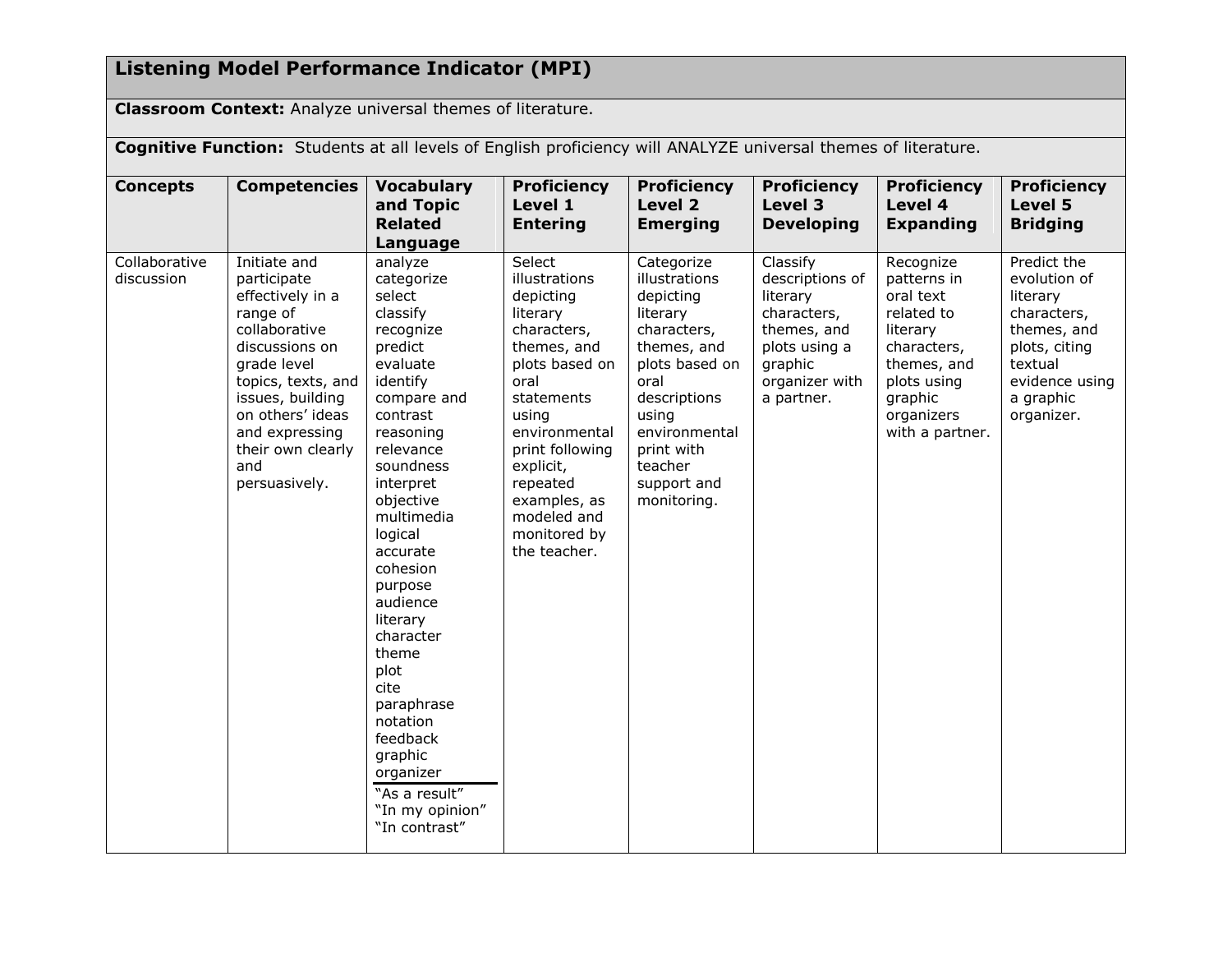# **Reading Model Performance Indicator (MPI)**

**Classroom Context:** Analyze universal themes of literature.

**Cognitive Function:** Students at all levels of English proficiency will ANALYZE universal themes of literature.

| <b>Concepts</b> | <b>Competencies</b>                                                                                                                                                                                                                                                                     | <b>Vocabulary</b><br>and Topic<br><b>Related</b><br>Language                                                                                                                                                                                                                                                                                                                                                                           | <b>Proficiency</b><br>Level 1<br><b>Entering</b>                                                                                                                                                           | <b>Proficiency</b><br>Level 2<br><b>Emerging</b>                                                                                                                | <b>Proficiency</b><br>Level 3<br><b>Developing</b>                                                                                    | <b>Proficiency</b><br>Level 4<br><b>Expanding</b>                                                     | <b>Proficiency</b><br>Level 5<br><b>Bridging</b>                                                    |
|-----------------|-----------------------------------------------------------------------------------------------------------------------------------------------------------------------------------------------------------------------------------------------------------------------------------------|----------------------------------------------------------------------------------------------------------------------------------------------------------------------------------------------------------------------------------------------------------------------------------------------------------------------------------------------------------------------------------------------------------------------------------------|------------------------------------------------------------------------------------------------------------------------------------------------------------------------------------------------------------|-----------------------------------------------------------------------------------------------------------------------------------------------------------------|---------------------------------------------------------------------------------------------------------------------------------------|-------------------------------------------------------------------------------------------------------|-----------------------------------------------------------------------------------------------------|
| Text analysis   | Compare and<br>contrast texts in<br>different forms<br>or genres (e.g.,<br>stories, dramas,<br>poems, historical<br>novels, fantasy<br>stories) in terms<br>of their<br>approaches to<br>similar themes<br>and topics as<br>well as their use<br>of additional<br>literary<br>elements. | analyze<br>categorize<br>select<br>classify<br>recognize<br>predict<br>evaluate<br>identify<br>compare and<br>contrast<br>reasoning<br>relevance<br>soundness<br>interpret<br>objective<br>multimedia<br>logical<br>accurate<br>cohesion<br>purpose<br>audience<br>literary<br>character<br>theme<br>plot<br>cite<br>paraphrase<br>notation<br>feedback<br>graphic<br>organizer<br>"Consequently"<br>"Additionally"<br>"In comparison" | Identify words<br>or phrases<br>supported by<br>illustrations<br>associated<br>with various<br>genres<br>following<br>explicit,<br>repeated<br>examples, as<br>modeled and<br>monitored by<br>the teacher. | Recognize<br>general<br>vocabulary or<br>expressions in<br>context with<br>illustrations<br>associated<br>with various<br>genres during<br>a shared<br>reading. | Associate<br>types of<br>genres with<br>language<br>structures or<br>specific<br>vocabulary in<br>illustrated text<br>with a partner. | Compare<br>language<br>patterns of<br>excerpts from<br>various genres<br>from a graphic<br>organizer. | Infer types of<br>genres from<br>written<br>descriptions or<br>summaries in<br>grade level<br>text. |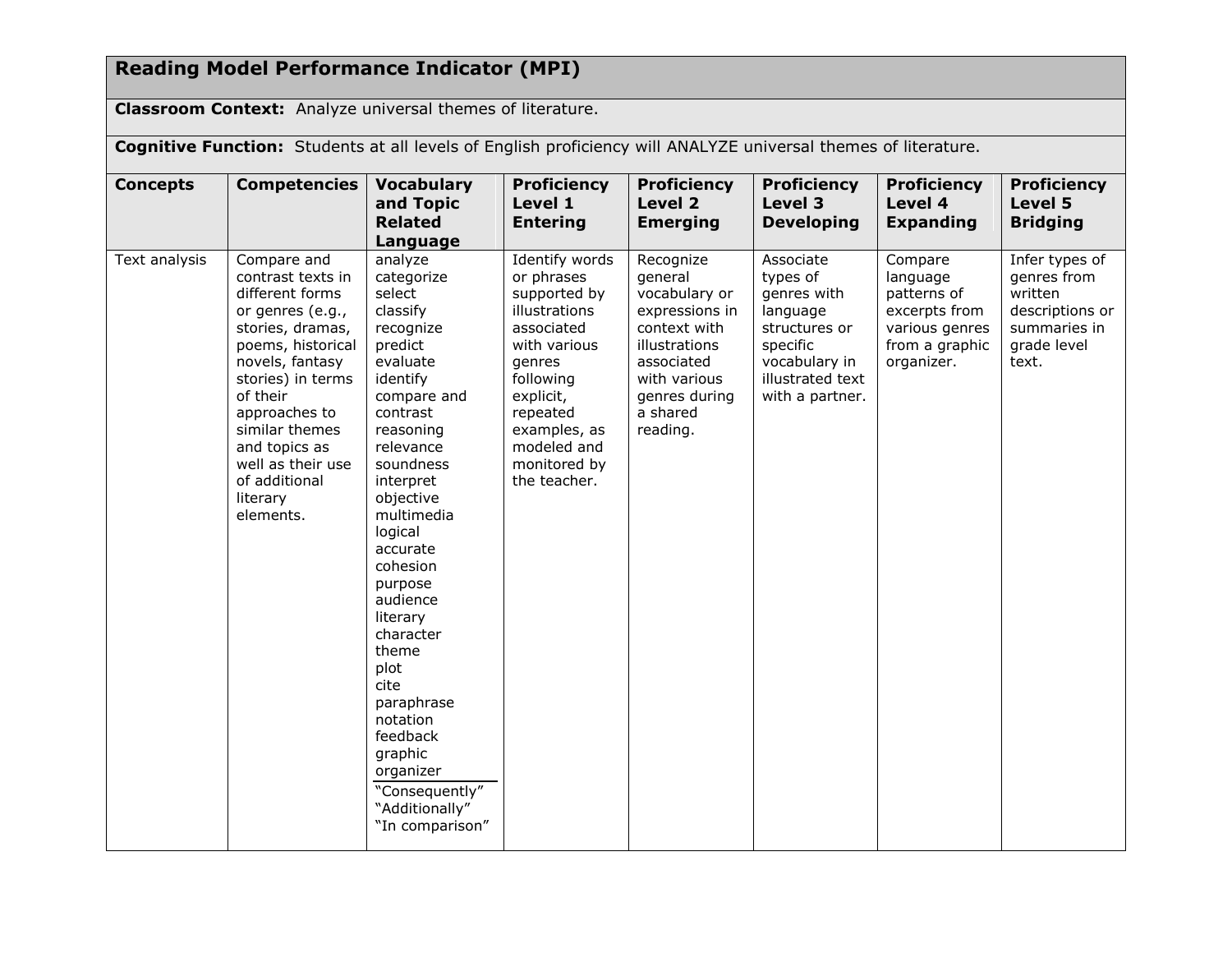### **Building Receptive Model Performance Indicators (MPI)** to differentiate and scaffold instruction per English language proficiency level by adjusting the *language function* and *support.*

### **Classroom Context:**

**Cognitive Function:** Students at all levels of English proficiency will

| <b>Concepts</b> | <b>Competencies</b> | <b>Vocabulary</b><br>and Topic<br><b>Related</b><br>Language | <b>Proficiency</b><br>Level 1<br><b>Entering</b>                                                                                                                                                                                                | <b>Proficiency</b><br>Level 2<br><b>Emerging</b> | <b>Proficiency</b><br>Level 3<br><b>Developing</b> | <b>Proficiency</b><br>Level 4<br><b>Expanding</b> | <b>Proficiency</b><br>Level 5<br><b>Bridging</b> |  |  |
|-----------------|---------------------|--------------------------------------------------------------|-------------------------------------------------------------------------------------------------------------------------------------------------------------------------------------------------------------------------------------------------|--------------------------------------------------|----------------------------------------------------|---------------------------------------------------|--------------------------------------------------|--|--|
|                 |                     |                                                              | Language Function (differentiated measurable expectations of student<br>language use increasing in complexity and amount from English language<br>proficiency level 1 to level 5)                                                               |                                                  |                                                    |                                                   |                                                  |  |  |
|                 |                     |                                                              | Identify                                                                                                                                                                                                                                        | Recognize                                        | Associate                                          | Compare                                           | Infer                                            |  |  |
|                 |                     |                                                              | Illustrate                                                                                                                                                                                                                                      | Classify                                         | Distinguish                                        | Develop                                           | Analyze                                          |  |  |
|                 |                     |                                                              | Recall                                                                                                                                                                                                                                          | Categorize                                       | Summarize                                          | Explain                                           | Revise                                           |  |  |
|                 |                     |                                                              | Define                                                                                                                                                                                                                                          | Sequence                                         | Observe                                            | Draw<br>conclusions                               | Critique                                         |  |  |
|                 |                     |                                                              | Match                                                                                                                                                                                                                                           | Describe                                         | Relate                                             | Differentiate                                     | Prove                                            |  |  |
|                 |                     |                                                              | Evaluate<br><b>Content Stem</b> (selected focus of grade-level curriculum for all students<br>remains constant across all English language proficiency levels)                                                                                  |                                                  |                                                    |                                                   |                                                  |  |  |
|                 |                     |                                                              |                                                                                                                                                                                                                                                 |                                                  |                                                    |                                                   |                                                  |  |  |
|                 |                     |                                                              | <b>Instructional Support</b> (scaffolds to accompany explicit instruction with<br>multiple opportunities for student response and feedback decreasing in degree<br>from English language proficiency level 1 to level 5. "I do, We do, You do") |                                                  |                                                    |                                                   |                                                  |  |  |
|                 |                     |                                                              | Visual support                                                                                                                                                                                                                                  | Visual support                                   | Visual support                                     | Visual support                                    | Video                                            |  |  |
|                 |                     |                                                              | Sensory<br>support                                                                                                                                                                                                                              | Sensory<br>support                               | Realia                                             | Video                                             | Graphic<br>organizers                            |  |  |
|                 |                     |                                                              | Realia                                                                                                                                                                                                                                          | Realia                                           | Video<br>Graphic                                   | Graphic<br>organizers                             | Rubrics                                          |  |  |